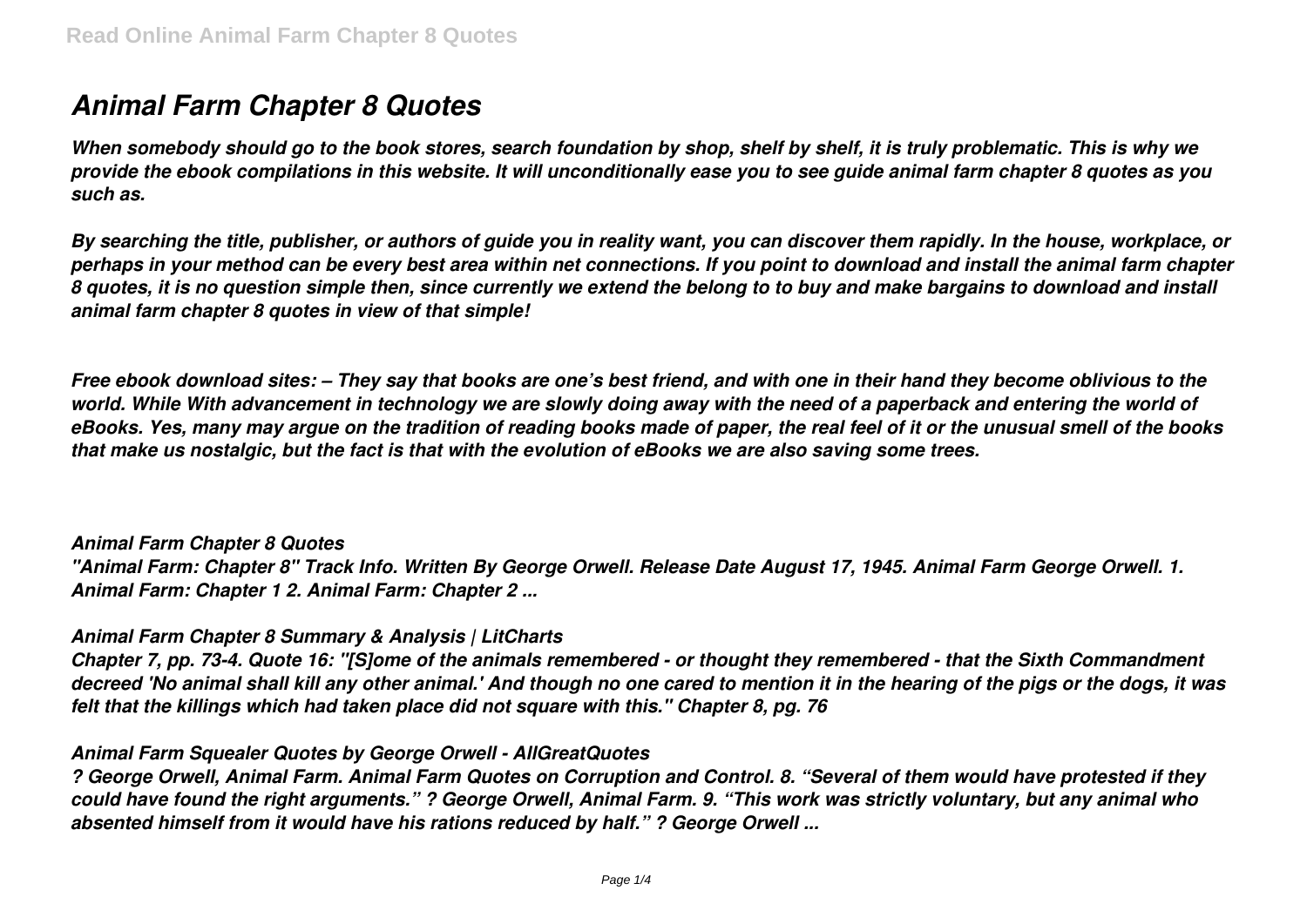# *Animal Farm: Chapter VIII | SparkNotes*

*The pigeons had been told to avoid Pinchfield Farm and to alter their slogan from "Death to Frederick" to "Death to Pilkington." At the same time Napoleon assured the animals that the stories of an impending attack on Animal Farm were completely untrue, and that the tales about Frederick's cruelty to his own animals had been greatly exaggerated.*

#### *Quotes from Animal Farm - BookRags.com*

*(Chapter 7) As Animal Farm is mostly told from an objective perspective, this passage represents one of the few instances in where a character's thoughts are embellished upon for the reader. Following Napoleon's public executions, Clover laments the farm's current state, and how different it is from the original ideals of the rebellion.*

# *What are the examples of propaganda in chapter 8 of Animal ...*

*Boxer's quotes from animal farm - "Boxer was an enormous beast, nearly eighteen hands high, and as strong as any two ordinary horses put together. A white stripe down his nose gave him a somewhat stupid appearance, and in fact he was not of first-rate intelligence, but he was universally respected for his steadiness of character and tremendous powers of work."*

# *Animal farm chapter quotes - SlideShare*

*By chapter 8 of George Orwell's allegorical tale of the rise of Joseph Stalin and the subversion of revolution, Animal Farm, the animals have begun to question the direction in which their ...*

# *Animal Farm Quotes: Chapter 8 Flashcards | Quizlet*

*Get free homework help on George Orwell's Animal Farm: book summary, chapter summary and analysis, quotes, essays, and character analysis courtesy of CliffsNotes. Animal Farm is George Orwell's satire on equality, where all barnyard animals live free from their human masters' tyranny. Inspired to rebel by Major, an old boar, animals on Mr. Jones' Manor Farm embrace Animalism and stage a ...*

# *50 Animal Farm Quotes on the Power of Too Much Power (2020)*

*The animals work harder than they ever have. The windmill, in addition to regular farm work, means they sometimes wonder if they work harder now than they did for Mr. Jones, but possibly for less food.On Sunday mornings, Squealer reads lists of figures that prove production is up by at least 200 percent and sometimes up by 500 percent. The animals don't question this, especially since many ...*

#### *Quotes - Animal farm: boxer*

*The best quotes from Animal Farm by George Orwell - organized by theme, including book location and character - with an explanation to help you understand! Animal Farm Quotes | Shmoop JavaScript seems to be disabled in your browser.* Page 2/4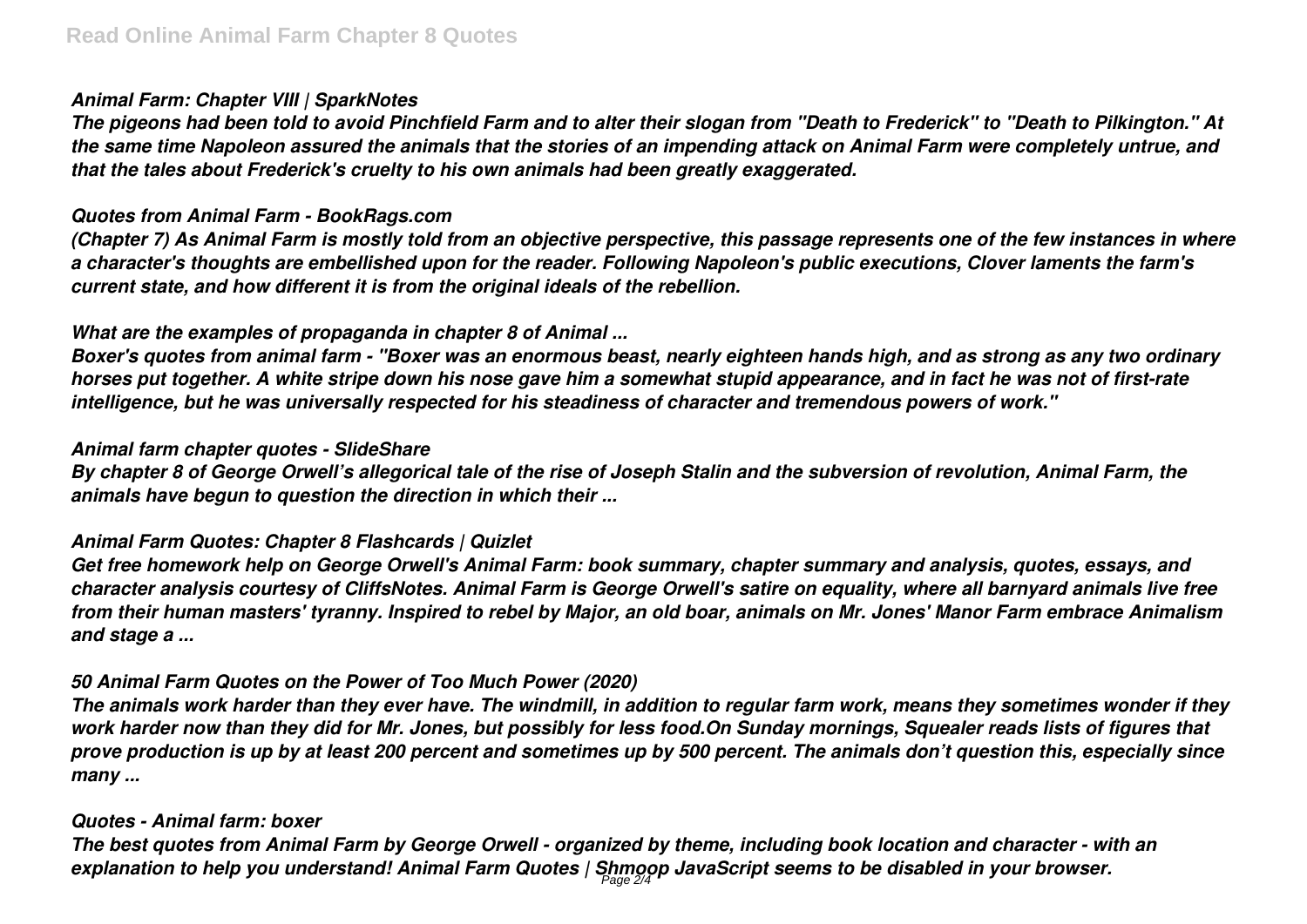# *Animal Farm Napoleon Quotes by George Orwell - AllGreatQuotes*

*A summary of Part X (Section8) in George Orwell's Animal Farm. Learn exactly what happened in this chapter, scene, or section of Animal Farm and what it means. Perfect for acing essays, tests, and quizzes, as well as for writing lesson plans.*

# *Animal Farm Quotes | Shmoop*

*Animal Farm. Chapter 9. Squealer tells the others that Boxer died peacefully in hospital, praising the glories of Animal Farm, and he at the great horse's side. But in truth Boxer collapsed pulling stone for the windmill. His body was taken to a glue factory for slaughter in a factory van, as witnessed by Benjamin.*

# *Animal Farm Quotes | Explanations with Page Numbers ...*

*Animal Farm. Chapter 8. It is clear from this episode that Squealer has been changing the Seven Commandments. Evidence of the corruption in Napoleon's and his second-in-command Squealer's leadership. Benjamin, the long-lived donkey, is the only one who has figured this out.*

# *Animal Farm Quotes | Course Hero*

*Animal farm chapter quotes 1. Chapter 1 Quotes "Man is the only real enemy we have. Remove Man from the scene, and the root causes of hunger and and overwork is abolished for ever. Man is the only creature that consumes without producing. He does not give ...*

# *Notable Quotes from George Orwell's 'Animal Farm'*

*Learn the important quotes in Animal Farm and the chapters they're from, including why they're important and what they mean in the context of the book. Quotes from George Orwell's Animal Farm. ... This sentiment echoes his own interior motto from Chapter 5: I will work harder. 9.*

# *Animal Farm: Chapter 8 Summary & Analysis | CliffsNotes*

*Chapter 8 Quotes At the foot of the end wall of the big barn, where the Seven Commandments were written, there lay a ladder broken in two pieces. Squealer, temporarily stunned, was sprawling beside it, and near at hand there lay a lantern, a paint-brush, and an overturned pot of white paint.*

# *Animal Farm Quotes - Softschools.com*

*This quote is from the song "Beasts of England," which Old Major sings to the animals in chapter one. It provides the animals with hope of a better future on Earth. Even as Animal Farm changes, the animals continue to sing "Beasts of England" or otherwise use it as inspiration for how life on the farm could be. Quotation Three: 1.* Page 3/4